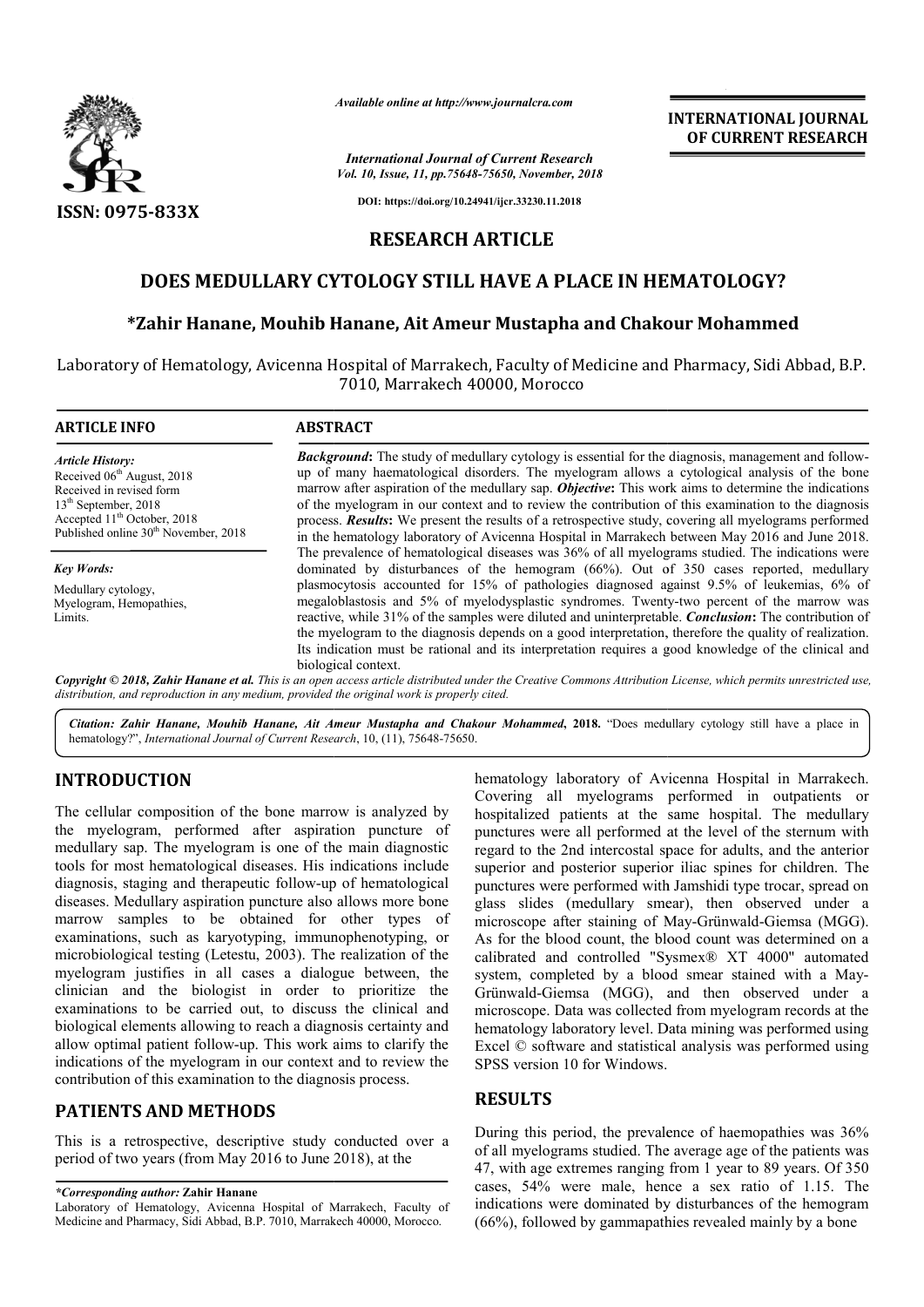

**Figure 1. Indications of the myelogram**



**Figure 2. Frequency of hemogram abnormalities in our series**



**Figure 3. The results of the myelogram**

syndrome (18% of cases), then splenomegaly isolated or associated with other clinical signs in third position (Figure 1). Among the disturbances in the blood count, anemia was the most frequent abnormality with a rate exceeding 46%, followed by thrombocytopenia found in 12% of cases, and leucopenia also found in 9.1% of cases. Pancytopenia accounted for 29.1% of all disturbances (Figure 2). Out of 350 cases collected, the medullary plasmocytosis accounted for

15% of pathologies diagnosed against 6% of megaloblastosis medullary, 5% of myelodysplastic syndromes and 9.5% of leukemias, divided as follows: 2 cases of Acute Lymphocytic Leukemia (ALL), 23 cases acute myeloid leukemia (AML), 7 cases of chronic myeloid leukemia (CML) and 1 case of chronic lymphocytic leukemia (CLL). 11.5% of the marrows were normal, 22% reactive, while 31% of the samples were diluted and uninterpretable (Figure 3).